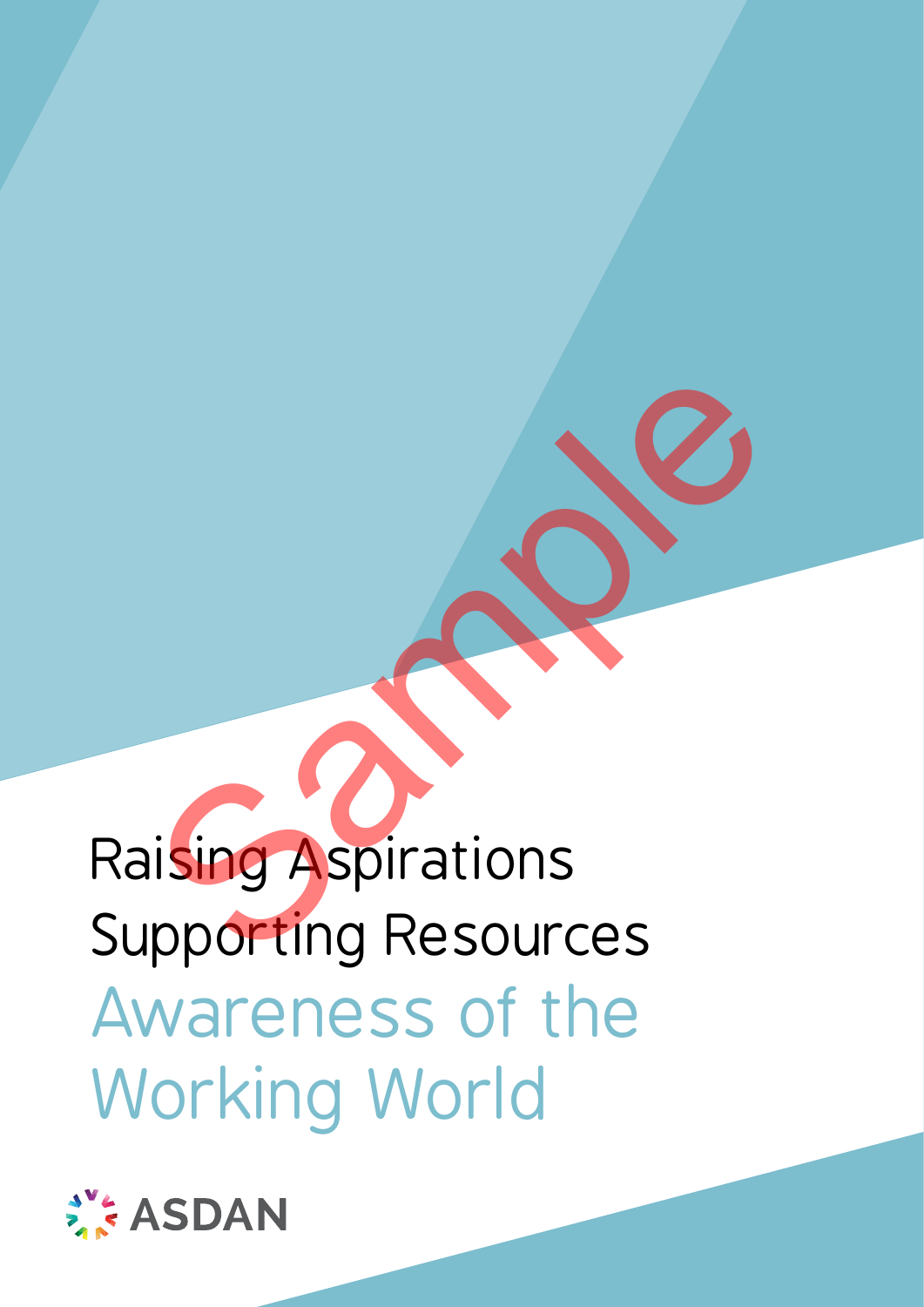# **Contents**

| Introduction                             | 3  |
|------------------------------------------|----|
| Section 1: Jobs my family and friends do |    |
| Ideas chart                              | 5  |
| Photos evidence sheet                    | 6  |
| Section 2: Jobs in my community          |    |
| Evidence sheet                           |    |
| Section 3: Working indoors               |    |
| Indoor jobs                              | 8  |
| Evidence sheet                           | 9  |
| Section 4: Working outdoors              |    |
| Outdoor jobs                             | 10 |
| Evidence sheet                           | 11 |
| Section 5: Equipment used at work        |    |
| Safety equipment                         | 12 |
| Section 6: Visiting a workplace          |    |
| Photo evidence sheet                     | 13 |
| Generic resources                        |    |
| <b>Activity log</b>                      | 14 |
| Photo evidence sheet                     | 15 |
| Ideas chart                              | 16 |
| <b>Witness Statement</b>                 | 17 |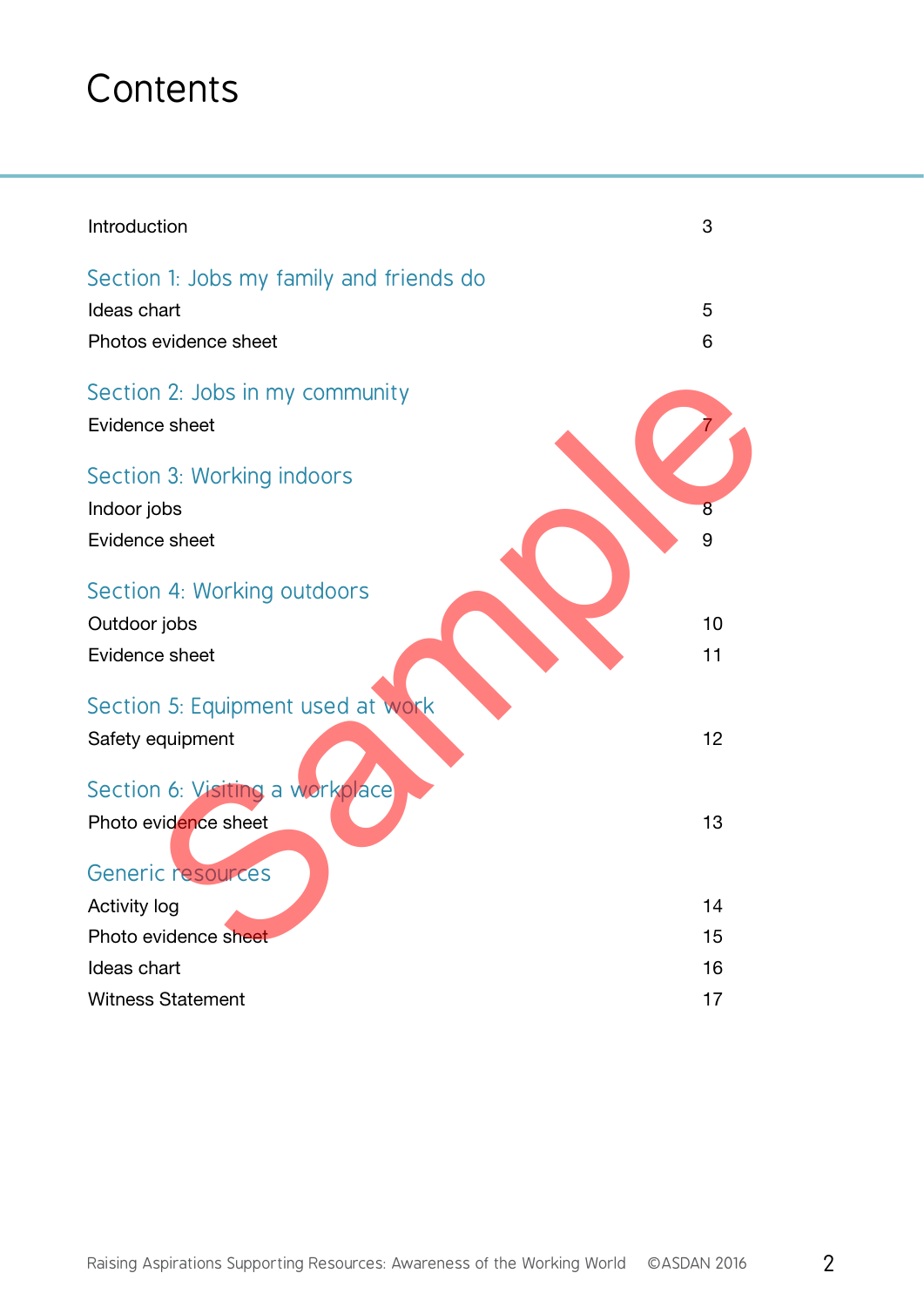# Introduction

This resource pack has been created to support the delivery of the Raising Aspirations module Awareness of the Working World.

The pack contains a selection of worksheets and templates to provide evidence for activities undertaken in each section of the module book. Generic resources have also been included to support activities in any section as appropriate.

#### Gathering evidence

There is not a set format for evidencing. All learners have different strengths and different ways of accessing the Raising Aspirations modules, so there is no prescriptive format or method for evidencing work. This flexibility can be bewildering at first and one way of combating the uncertainty is to ask yourself the following questions when you add work to the evidence folder: ring evidence<br>
is not a set format for evidencing. All learners have different strengths and d<br>
in a coessing the Raising Aspirations modules, so there is no prescriptive for<br>
faccessing the Raising Aspirations modules, so

- Does this piece of work demonstrate the skills that the section or activity is asking for?
- Does this piece of work show what the learner can do?
- If the learner is sharing this piece of work with someone else, is there enough explanation to show what they have actually done?
- Has enough care been taken to ensure that the way the work is presented shows the learner's achievements as fully as possible?

If you can answer 'yes' to all of these questions then your learner has produced work that will amply meet the requirements.

#### What evidence is acceptable?

All the Raising Aspirations modules explain at the outset that evidence can take a variety of forms. For example:

- photographs
- videos
- worksheets
- audio recordings

It is not a requirement to use all of the above methods but it is expected that a variety of methods will be used to show the diverse ways that the module has been accessed.

Nor is the above list of methods exhaustive. As a practitioner, you will choose the methods that best suit your learners and show their strengths. For example, if a learner cannot communicate verbally then you will not choose to make an audio recording of their response, however their gestural response could be captured on video.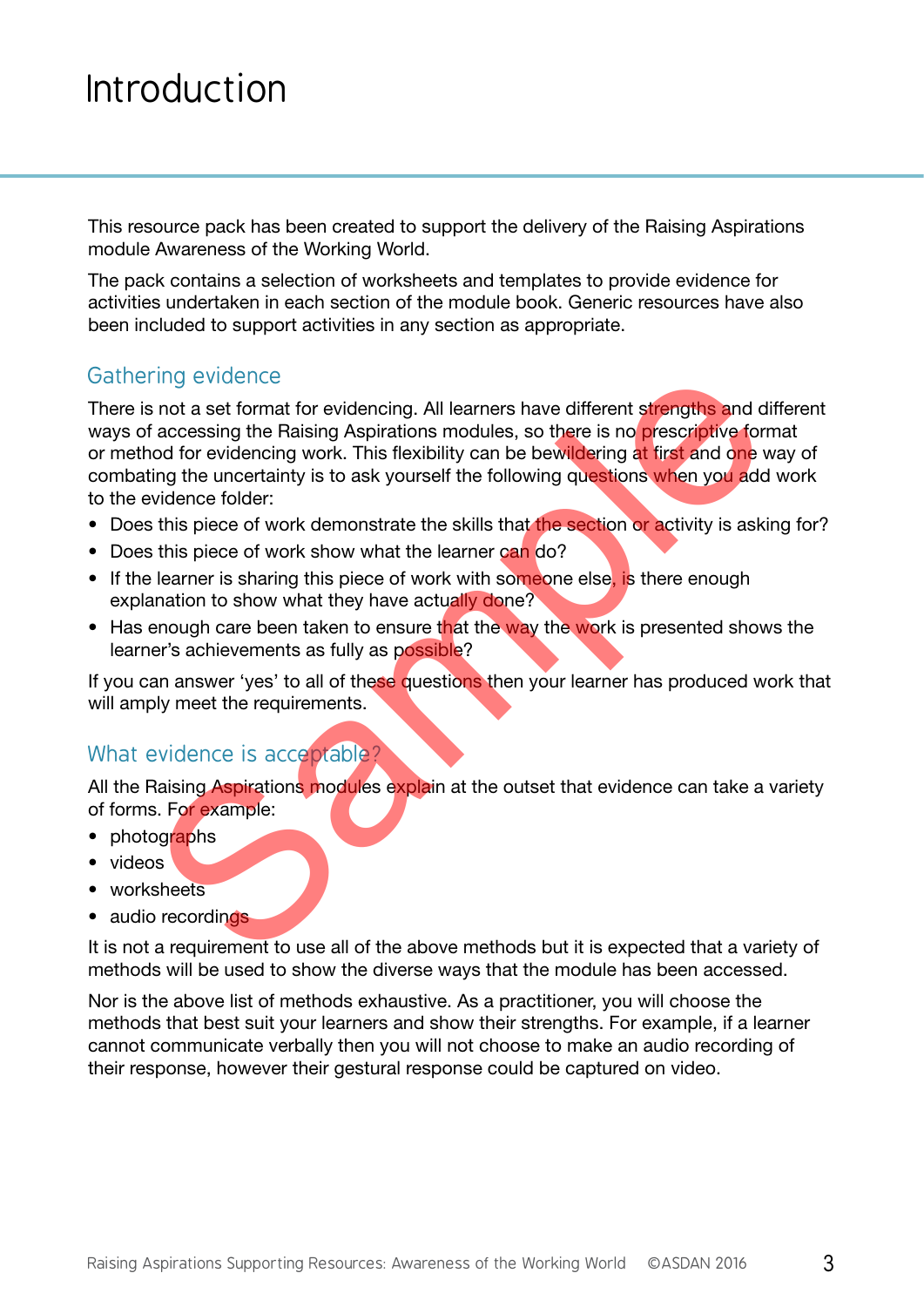#### Section 1: Jobs my family and friends do Ideas chart

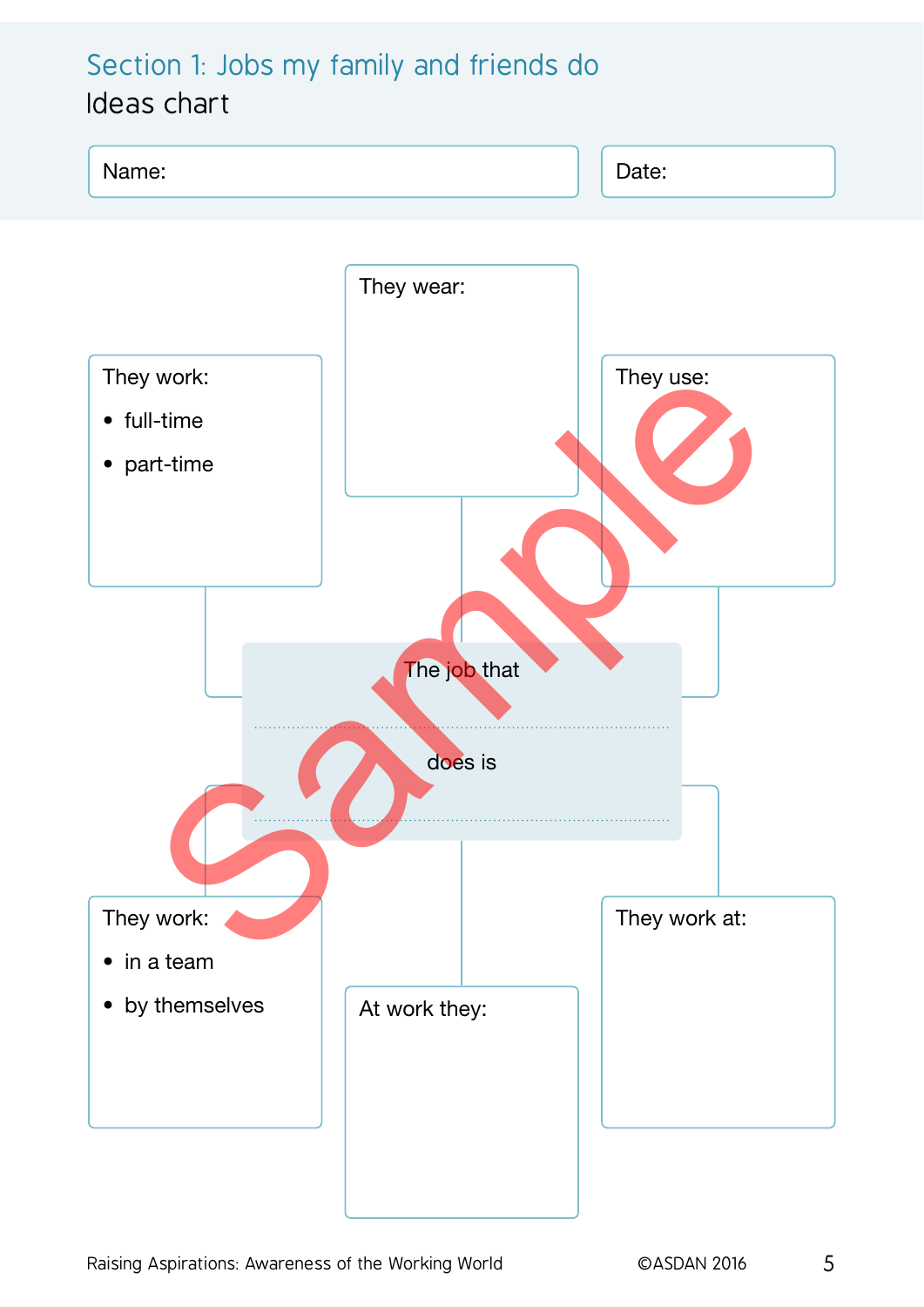## Section 1: Jobs my family and friends do

## Photo evidence sheet

| Name:<br>Date: |
|----------------|
|----------------|

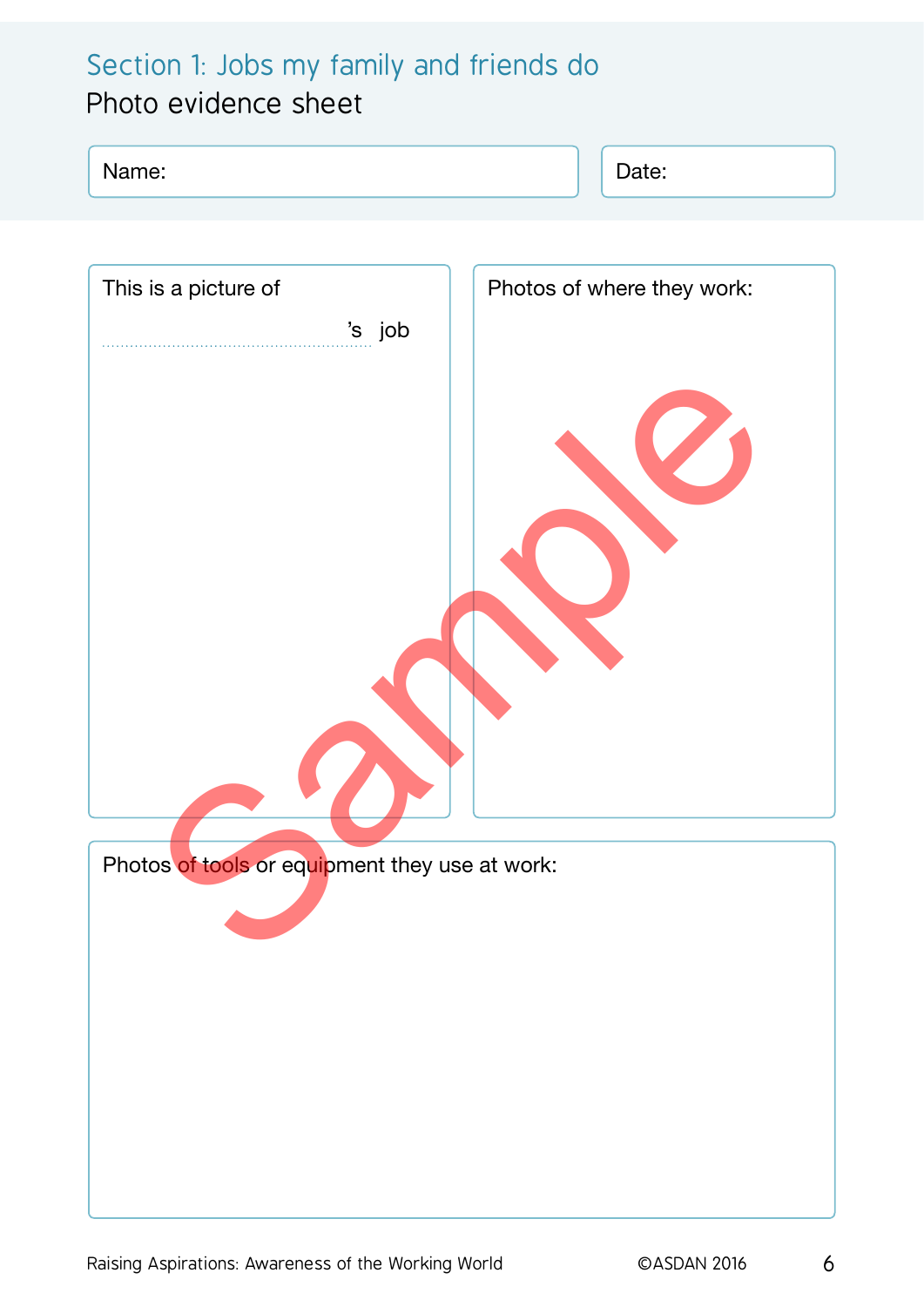## Section 4: Working outdoors Outdoor jobs

#### Name: Date: Date: Date: Date: Date: Date: Date: Date: Date: Date: Date: Date: Date: Date: Date: Date: Date: Date: Date: Date: Date: Date: Date: Date: Date: Date: Date: Date: Date: Date: Date: Date: Date: Date: Date: Date:

Show the jobs that involve working outdoors:



Raising Aspirations: Awareness of the Working World **CASDAN 2016** 10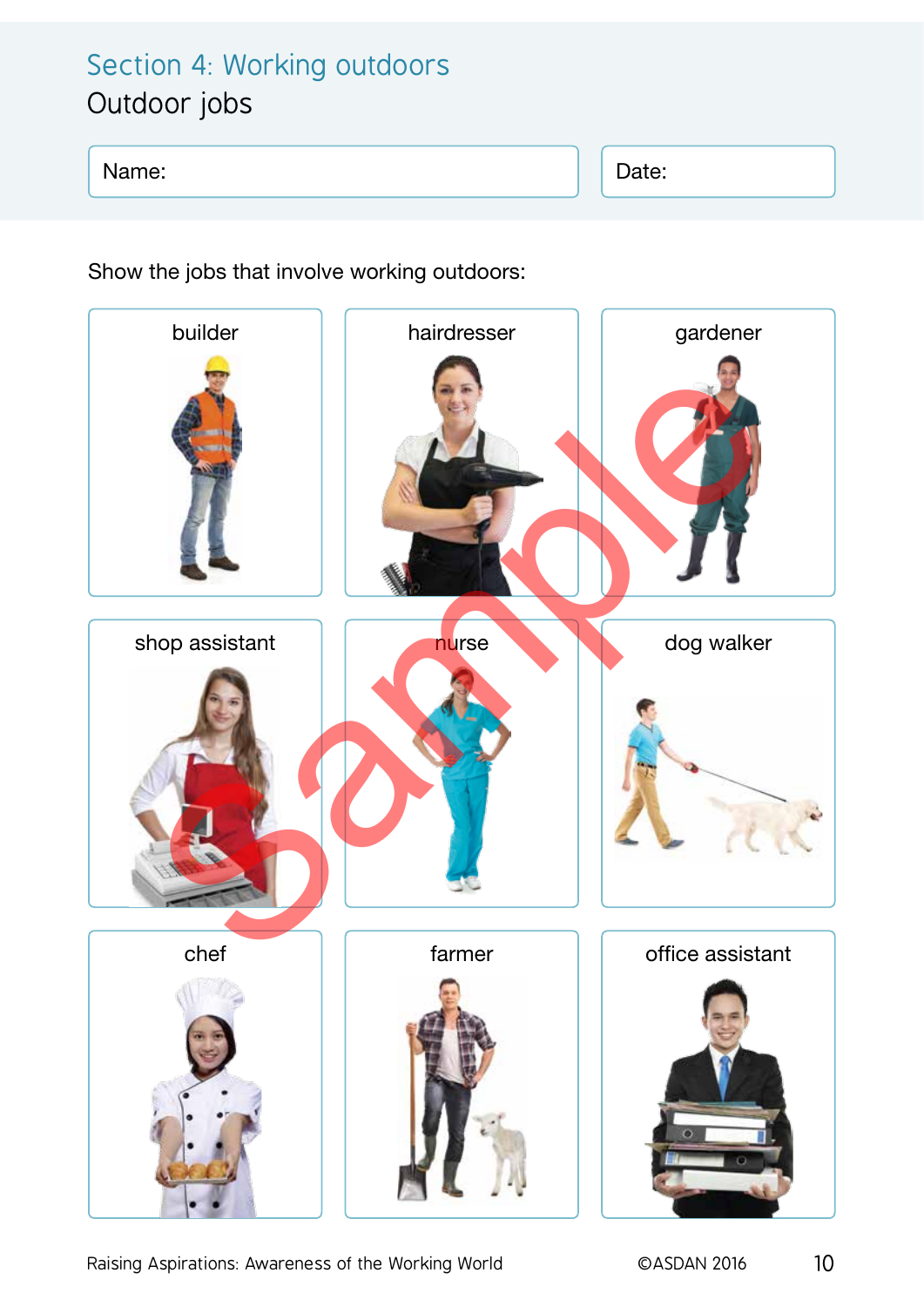### Section 5: Equipment used at work Safety equipment

#### Name: Date:

Name a job where you might use each piece of safety equipment.



Raising Aspirations: Awareness of the Working World **CASDAN 2016** 12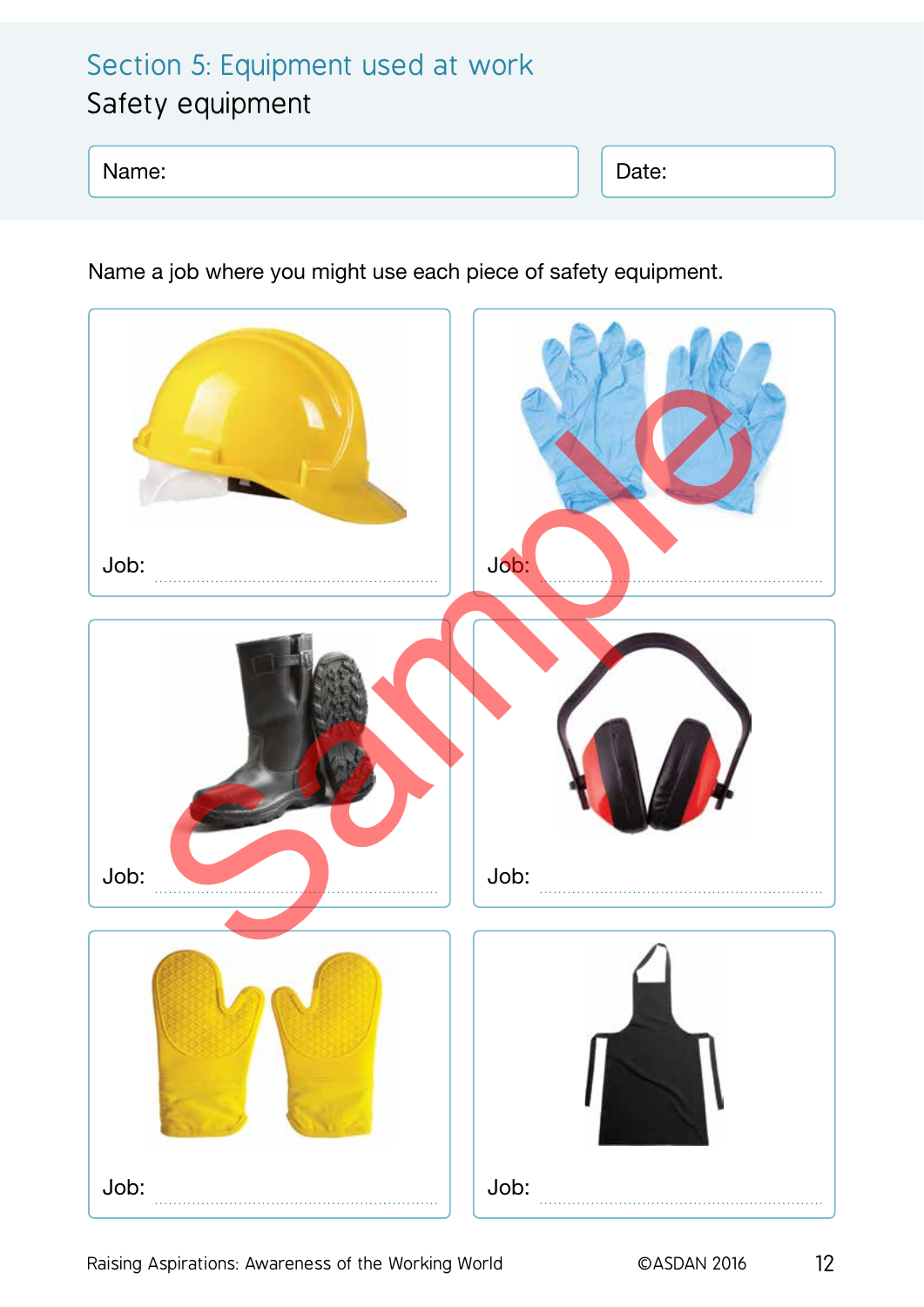## Awareness of the Working World Activity log



| Section/activity: |       |
|-------------------|-------|
| What I did:       | Date: |
|                   |       |
|                   |       |
|                   |       |
|                   |       |
|                   |       |
|                   |       |
|                   |       |
|                   |       |